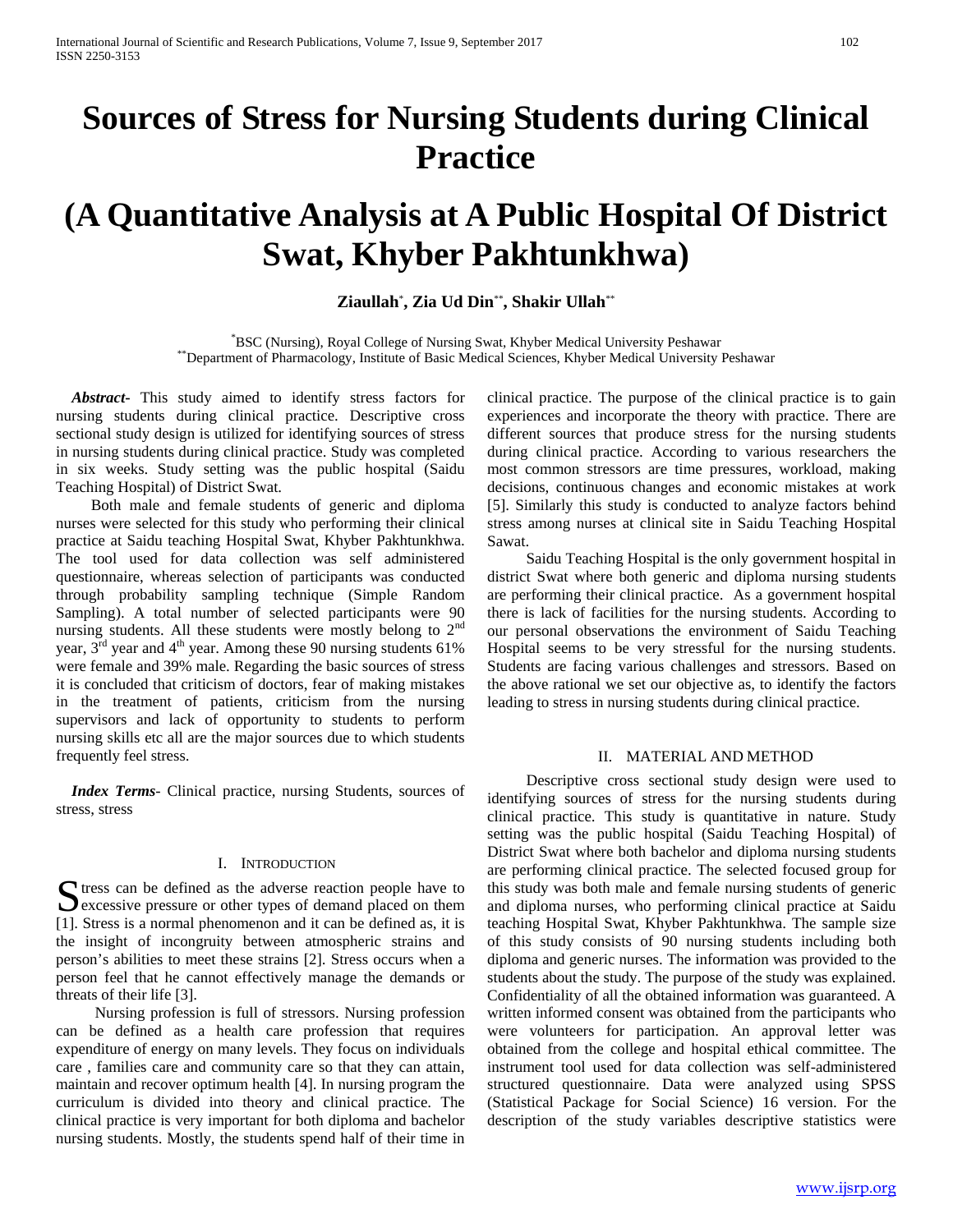utilized. This research study was completed in six weeks as per requirement of the curriculum.

# III. RESULTS

 In this study the data were collected from 90 students. Among the students 61% were female and 39% male of which 23.3%, 43.3% and 33.3% were in  $2<sup>nd</sup>$  year,  $3<sup>rd</sup>$  year and  $4<sup>th</sup>$  year respectively.

| <b>Sources of stress</b>                                         | <b>Never</b><br>Frequency $(\% )$ | <b>Occasionally</b><br>Frequency $(\% )$ | <b>Frequently</b><br>Frequency $(\% )$ | very frequently<br>Frequency $(\% )$ |
|------------------------------------------------------------------|-----------------------------------|------------------------------------------|----------------------------------------|--------------------------------------|
| Stress due to giving care to the patient                         | 69(76.7)                          | 6(6.7)                                   | 12(13.3)                               | 3(3.3)                               |
| Stress due to clinical assignment                                | 42(46.7)                          | 33(36.7)                                 | 15(16.7)                               | 0(0.0)                               |
| Stress due to extra work other than nursing tasks                | 9(10.0)                           | 51(56.7)                                 | 18(20.0)                               | 12(13.3)                             |
| Stress due to new procedure                                      | 12(13.3)                          | 45(50.0)                                 | 18(20.0)                               | 15(16.7)                             |
| Stress due to nursing skills                                     | 69(76.7)                          | 18(20.0)                                 | 3(3.3)                                 | 0(0.0)                               |
| Stress due to a procedure that is painful for the patient        | 12(13.3)                          | 36(40.0)                                 | 27(30.0)                               | 15(16.7)                             |
| Stress during managing a dying patient                           | 18(20.0)                          | 33(36.7)                                 | 24(26.7)                               | 15(16.7)                             |
| Stress due to complex medical terminology                        | 9(10.0)                           | 48(53.3)                                 | 21(23.3)                               | 12(13.3)                             |
| Stress due to criticism of doctors                               | 18(20.0)                          | 9(10.0)                                  | 21(23.3)                               | 42(46.7)                             |
| Stress about fear of making mistakes in the treatment of patient | 3(3.3)                            | 27(30.0)                                 | 24(26.7)                               | 36(40.0)                             |
| Stress due to conflict with nursing supervisor                   | 18(20.0)                          | 33(36.7)                                 | 39(43.3)                               | 0(0.0)                               |
| Stress due to working with other staff                           | 66(73.3)                          | 15(16.7)                                 | 3(3.3)                                 | 6(6.7)                               |
| Stress due to lack of opportunity for performing nursing skills  | 6(6.7)                            | 27(30.0)                                 | 33(36.7)                               | 24(26.7)                             |

# **Table I: Source of stress for the nursing students during clinical practice**

 The responses of the participants are presented in the table I. Regarding sources of stress during clinical practice the responses of the students in the table 1 reveal that criticism of doctors 46.7% and fear of making mistakes in the treatment of patients 40.0% were the main sources perceived by the students very frequently. Regarding sources which were perceived frequently by the students include conflict with nursing supervisor 43.3% and lack of opportunity for performing nursing skills 36.7% . Concerning some other sources including extra work other than nursing tasks 56.7%, new procedure 50.0%, procedure that is painful for the patient 40.0%, managing a dying patient 36.7% and complex medical terminology 53.3% were perceived occasionally sources of stress. Some responses in the table demonstrated that 76.7% students giving care to the patients, 46.7% clinical assignments, 76.7% nursing skills and 73.3% working with other staff never feel stress.

# IV. DISCUSSION

 Studies on sources of stress during clinical practice demonstrated that in the clinical environment students are facing various challenging issues that become as a source of stress for them [6]. Therefore the purposes of the current study were to identify the factors leading to stress in nursing students during clinical practice at Saidu teaching hospital swat, Khyber Pakhtunkhwa.

Previous literature showed that prominent source of stress for the nursing students are mostly associated with high work burden [2]. In current study 56.7% students responded that they feel

stress other than nursing tasks occasionally. The finding of the current study is consistent with previous study results.

Most of students (36.7%) reported that they feel stress occasionally during the management of a dying patient. The findings of the previous study reflecting that management of a dying patient is mostly experienced source of stress in the clinical practice [7].

 Findings of the current study also revealed that most of students feel stress frequently when they are in conflict with nursing supervisors (43.3%) and also due to lack of opportunity for performing nursing skills (36.7%). Comparing these findings with the previous research study the important sources of stress are conflict with health care professionals, inability to perform nursing skills, increase work demand other sources include clinical assignment work load and increase work for the home etc [8].

 Criticism of doctors and fear of making mistakes in the treatment of patient are the commonly reported sources due to which students feel stress very frequently, the response rate for both were 46.7% and 40% respectively. The previous research study reflecting that activities which have the probability of making mistakes such as venous puncture, dressing and hygienic practices are the important sources of stress for students during clinical practice [9].

## V. CONCLUSION

 Regarding the basic sources of stress it is concluded from the study that criticism of doctors, fear of making mistakes in the treatment of patients, criticism from the nursing supervisors and lack of opportunity to students to perform nursing skills etc. are